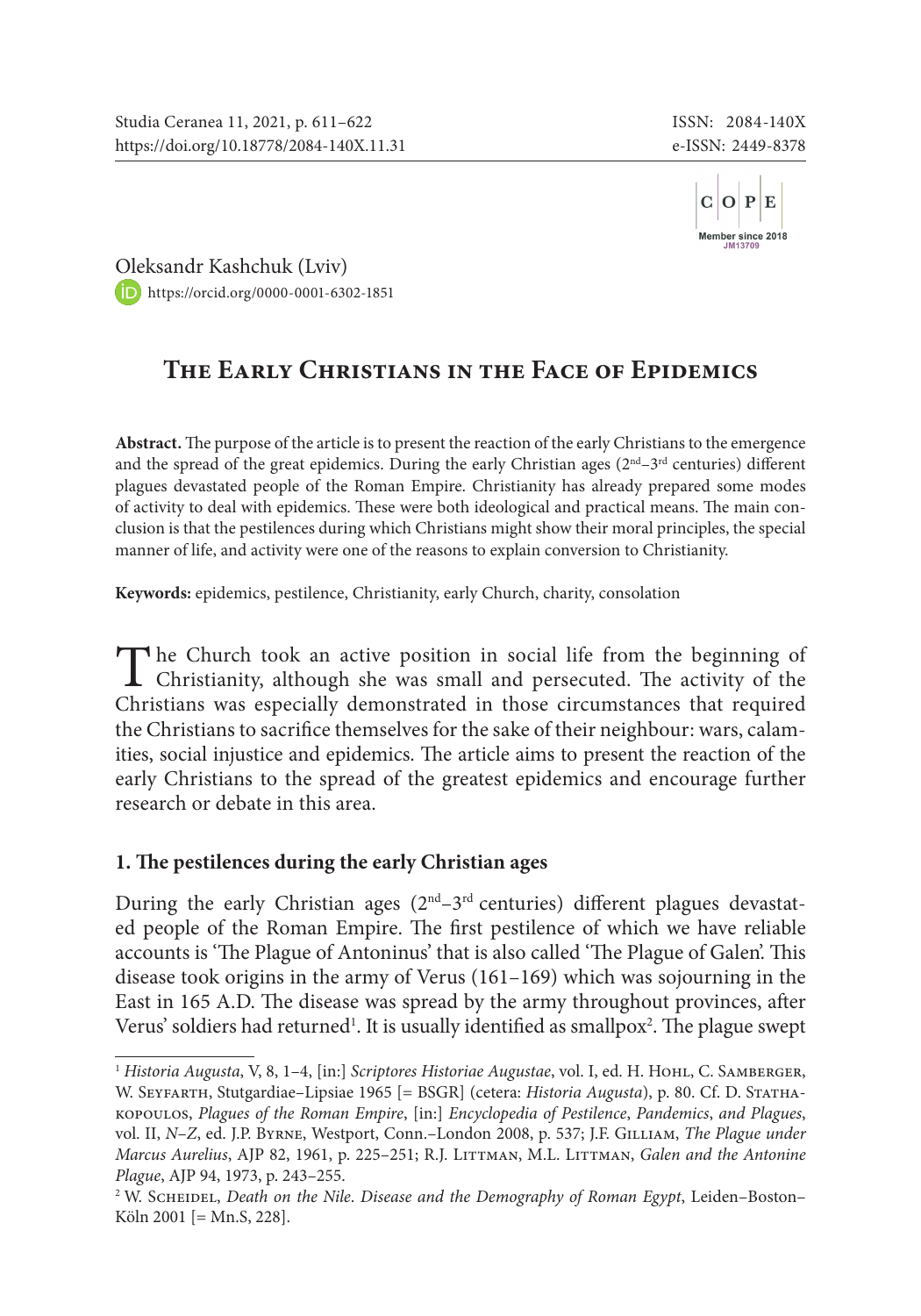over most of Rome's provinces. Such a great pestilence caused irreparable damage throughout the Empire including the city of Rome. The enfeebling disease devastated not only the Roman army stationed in its winter quarters along the extensive frontiers of the Empire, but also thousands of people in cities and provinces<sup>3</sup>. It is supposed that even emperor Marcus Aurelius (161–180) caught the disease himself<sup>4</sup>. The pestilence in Europe lasted at least fourteen years<sup>5</sup>. The plague broke out again under Commodus (176–192) in 189. It was greater than before, about two thousand people often died in Rome in a single day<sup>6</sup>. There is an assumption that the Antonine Plague was probably the most devastating pestilence in late antiquity<sup>7</sup>.

Great pestilences did not affect the Roman world from the 180s A.D. until the middle of the  $3<sup>rd</sup>$  century. There was a burst of a pandemic which is often called 'The Epidemic of Cyprian' because it was described, among others, by Saint Cyprian (сa. 200–258) in his treatise *De mortalitate*<sup>8</sup> . The plague stretched over the Roman Empire between 250 and 270. Orosius (ca. 375–420) claimed that during the reign of Gallienus (253–268) the human race slowly recovered from the severe plague which was worse and more long-lasting than was normally the case<sup>9</sup>. It is confirmed by Porphyry (ca. 234–305), a philosopher, that the disease was spread

<sup>3</sup> Orosius, *Historiarum adversus paganos libri VII*, VII, 15, 5; VII, 27, 7, rec. et comm. C. Zangemeisterl, Vindobonae 1882 [= *CSEL*, 5] (cetera: Orosius), p. 471; 497; *Historia Augusta*, IV, 13, 3–6; IV, 28, 1–4, p. 59; 72; Eutropius, *Breviarium ab Urbe Condita*, VIII, 12, trans., praef. et comm. H.W. Bird, Liverpoool 1993 [= TTH, 14], p. 52. Cf. H. Zinsser, *Rats*, *Lice and History*, New Brunswick–London 2008, p. 135. Orosius perceives the persecution of the Christians as immediately bringing down divine vengeance. The plague immediately follows Marcus Aurelius's persecution. Cf. A.T. Fear, *Introduction*, [in:] Orosius, *Seven Books of History against the Pagans*, Liverpool 2010  $[= TTH, 54]$ , p. 8.

<sup>4</sup> On Marcus Aurelius' disease cf. A.R. Birley, *Marcus Aurelius*. *A Biography*, New York 2001 [= RIB], p. 209–210.

<sup>5</sup> H. Zinsser, *Rats*…, p. 136.

<sup>6</sup> Cassius Dio, *Epitomia*, LXXIII, 14, 3, [in:] *Dio*'*s Roman History IX*, trans. E. Cary, London–Cambridge, Mass. 1955 [= LCL, 177], p. 100; Herodianus, *Historia* I, 12, 1–2, [in:] *Herodiani ab excessu divi Marci libri octo*, ed. L. Mendelssohn, Lipsiae 1883, p. 24–25. Cf. H. Zinsser, *Rats*…, p. 136.

<sup>7</sup> D.T. Reff, *Plagues*, *Priests*, *and Demons*. *Sacred Narratives and the Rise of Christianity in the Old*  World and the New, Cambridge 2005, p. 46-47. On the plague cf. also L.K. LITTLE, Life and After*life of the First Plague Pandemic*, [in:] *Plague and the End of Antiquity*. *The Pandemic of 541*–*750*, ed. IDEM, New York 2007, p. 4.

<sup>&</sup>lt;sup>8</sup> CYPRIANUS, *De mortalitate*, [in:] IDEM, *Opera omnia*, rec. et comm. G. HARTEL, Vindobonae 1868 [= *CSEL*, 3.1] (cetera: Cyprianus, *De mortalitate*), p. 297–314. *De mortalitate* is the most valuable source of information on a plague which spread over the Roman Empire. Probably it was composed in 252. Cf. *Introduction to 'Mortality*', [in:] Saint Cyprian, *Treatises*, ed. et trans. R.J. Deferrari, Washington 2007 [= FC.NT, 36], p. 195–198; D. Stathakopoulos, *Plagues of the Roman Empire*…, p. 537–538.

<sup>9</sup> Orosius, VII, 22, 1, p. 480.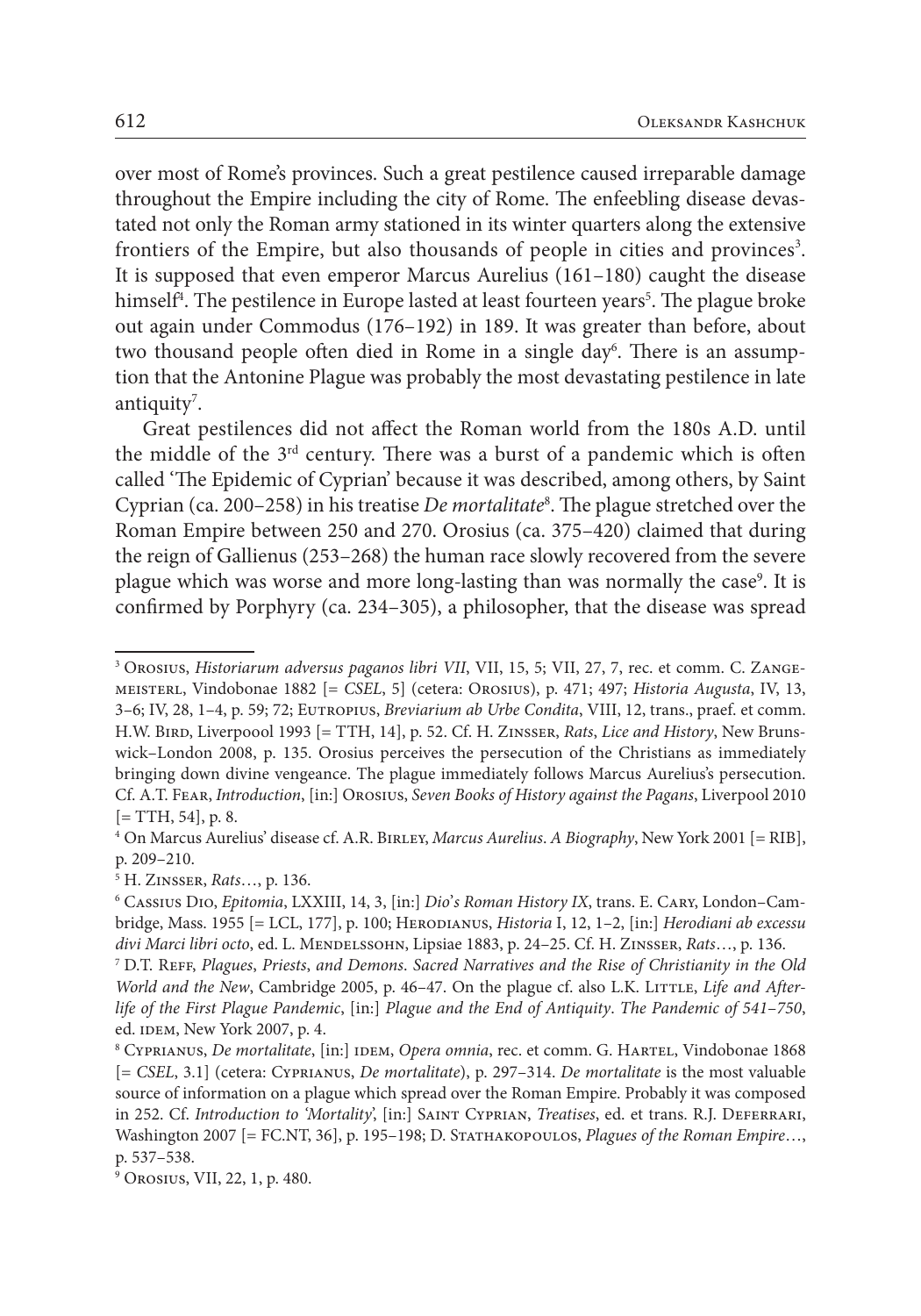in the city of Rome in approximately 270<sup>10</sup>. Claudius Gothicus (268–270) died of  $it<sup>11</sup>$ . This disease lasted no less than fifteen years<sup>12</sup>. Its contagiousness was extreme and it swept over the same regions repeatedly, after intervals of several years<sup>13</sup>. This was a plague of inconceivable ills. There was hardly a province of the Roman Empire, a city, or a home – from east to west – that was not touched and devastated by this pestilence<sup>14</sup>. The pestilence was one of the elements that caused the great crisis through which the Roman world passed. Historians noticed that humanity had not seen before such a great destruction of human life<sup>15</sup>.

# **2. The response of the Christians towards epidemics**

Christianity during the first centuries of its existence has already prepared some modes of activities to deal with epidemics<sup>16</sup>. These were both ideological and practical means. In fact, Christianity established itself firstly in the minds of people<sup>17</sup> and then it was manifested in their acts. Aristides of Athens  $(2<sup>nd</sup>$  century) accentuated both the commandment of the law of the Christians and their manner of life from which it is possible to learn that they alone came near to a knowledge of the truth<sup>18</sup>. During epidemics Christianity demonstrated its teaching in consolation and its manner of life in charity.

# **2.1. Christian consolation**

In the face of death brought by epidemics, the pagan teaching could not provide consolation that flowed from the belief in life after death $19$ . The pagan society plagued by suffering from illness and fear of death could not find answers concerning the benefits of plagues and suffering in either teaching of philosophers

<sup>10</sup> Theodoretus, *De curatione*, 12, [in:] *PG*, vol. LXXXIII, col. 1152A–B. Cf. J. Curran, *Pagan City and Christian Capital*. *Rome in the Fourth Century*, Oxford 2000 [= OCM], p. 40.

<sup>11</sup> L.K. Little, *Life and Afterlife*…, p. 4; D.T. Reff, *Plagues*, *Priests*…, p. 49.

<sup>&</sup>lt;sup>12</sup> IOANNES ZONARAS, *Epitome Historiarum*, 12, 21, vol. III, ed. L. DINDORFIUS, Lipsiae 1870 [= BSGR] (cetera: Ioannes Zonaras), p. 137.

<sup>13</sup> H. Zinsser, *Rats*…, p. 138.

<sup>14</sup> Orosius, VII, 21, 5; VII, 27, 10, p. 480; 498; Cyprianus, *De mortalitate*, 14, p. 306–306. Cf. R. Duncan-Jones, *Structure and Scale in the Roman Economy*, Cambridge 2002, p. 172.

<sup>&</sup>lt;sup>15</sup> ZOSIMUS, *Historia nova*, 1, 26, ed. L. MENDELSSOHN, Lipsiae 1887, p. 19; IOANNES ZONARAS, 12, 21, p. 137.

<sup>16</sup> D.T. Reff, *Plagues*, *Priests*…, p. 38.

<sup>17</sup> A. Cameron, *Christianity and the Rhetoric of Empire*. *The Development of Christian Discourse*, Berkeley–Los Angeles–London 1994, p. 27.

<sup>&</sup>lt;sup>18</sup> ARISTIDES, *Apologia*, XVI, ed. et trans. B. POUDERON, M.-J. PIERRE, B. OUTTIER, M. GUIORGADZÉ, Paris 2003 [= SC, 470] (cetera: Aristides), p. 242–247, 290–291; Aristides, XV, 7–9, p. 240–243, 290–291.

<sup>19</sup> D.T. Reff, *Plagues*, *Priests*…, p. 72.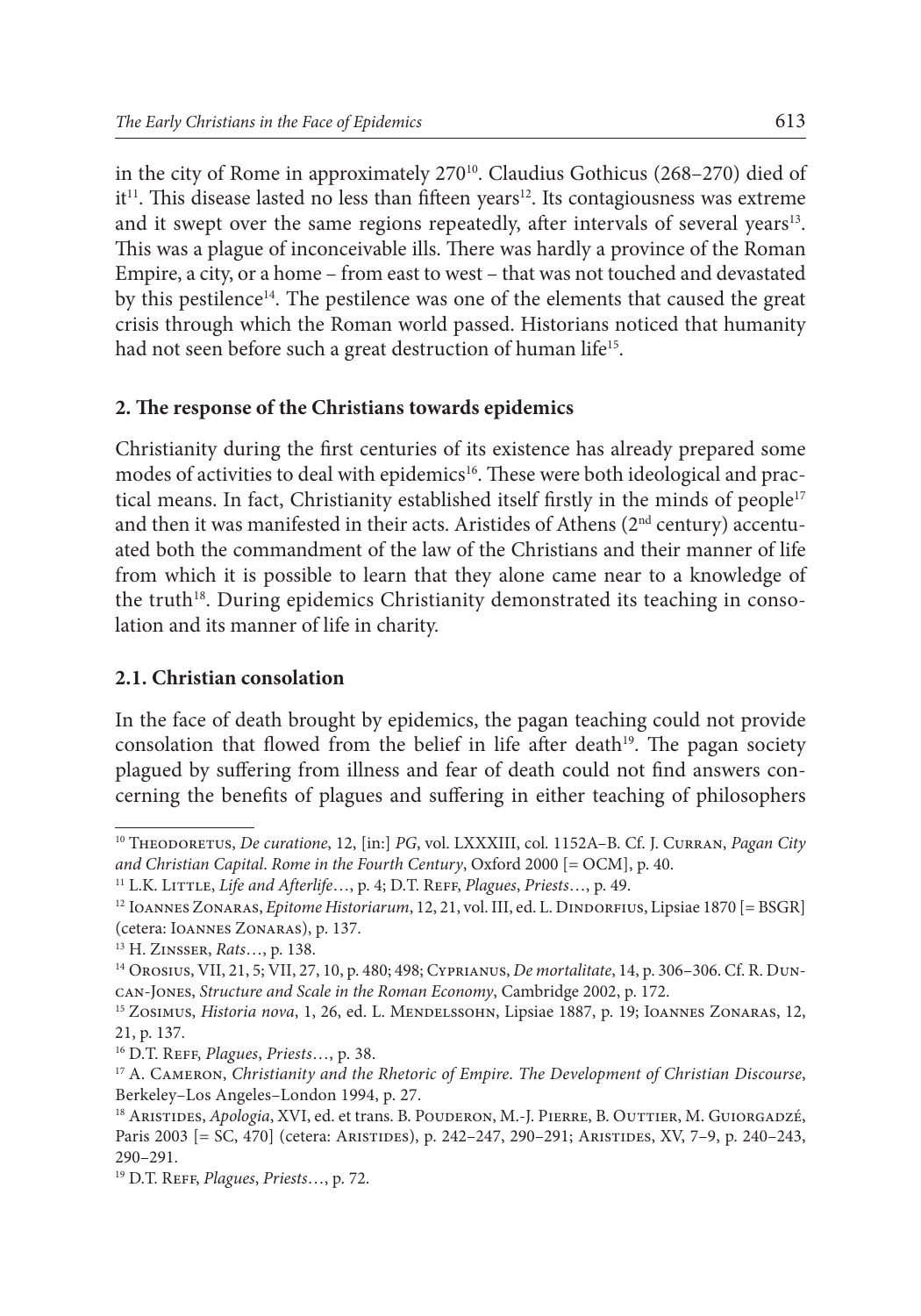or religious leaders<sup>20</sup>. This problem has existed among the pagans for a long time. Thucydides (ca. 460–400 BC) in his *Historia belli Peloponnesiaci*, describing the great epidemic that killed the inhabitants of Athens in 430–426 BC, writes about the futility of pagan science and religion. Doctors did not know how to treat. Oracles did not know what to foretell. People were so immersed in suffering that they no longer paid attention to  $it^{21}$ .

In contradistinction to the heathens, Christian belief in the resurrection of the dead was a great source of consolation. The meditation on resurrection was coincident with suffering and death $^{22}$ . The promise of life after death was noticeable in the early 3rd-century *Passio Sanctarum Perpetuae et Felicitatis*23. Death for the early Christians was viewed as the moment of birth into eternity, a time of joy<sup>24</sup>. One of the earliest contributions to the Christian literature of consolation during the plague is Cyprian's (ca. 248–258) treatise *De mortalitate*. It was written as a sermon for the Christians of his city<sup>25</sup>. Cyprian perceives death as a means by which a Christian is freed from the world. Consequently, the plague is a danger only to the unfaithful. To the Christians it is a salutary departure because they are called to refreshment<sup>26</sup>. Therefore, in *De mortalitate* Cyprian summons not to fear death but to wish to depart from the world<sup>27</sup>. The world is not worthy of love because of its hatred to the Christians<sup>28</sup>. By departure the Christians are being freed from its ruin and threatening disasters<sup>29</sup>. As to the Christians who have already departed, they should not be mourned, because they are not lost but sent before<sup>30</sup>.

Dionysius of Alexandria (248–264) who reports the standpoint of both Christian and pagan communities of Alexandria towards a severe assault of plague in 26231, in a similar tone remarks that for the Christians this pestilence was not so dreadful as for pagans and the Christians treated it as exercise and probation.

<sup>20</sup> R. Stark, *The Rise of Christianity*. *How the Obscure*, *Marginal Jesus Movement Became the Dominant Religious Force in the Western World in a Few Centuries*, Princeton 1996, p. 79–80.

<sup>21</sup> Thucydides, *Historia belli Peloponnesiaci*, 2.47–55, trans. F. Haasii, Paris 1855 (cetera: Thucydides), p. 75–78. Cf. R. Stark, *The Rise of Christianity*…, p. 84–85; R. Sallares, *Plague of Athens*, [in:] *Encyclopedia of Pestilence*, *Pandemics*, *and Plagues*, vol. II…, p. 531–532. On the plague of Athens cf. also IDEM, *The Ecology of the Ancient Greek World*, New York, 1991, p. 97-98, 207-208, 244–262, 264–265, 463–466.

<sup>22</sup> D.T. Reff, *Plagues*, *Priests*…, p. 38, 71.

<sup>23</sup> *The Martyrdom of Saints Perpetua and Felicita*, [in:] *The Acts of the Christian Martyrs*, ed. et trans. H. Musurillo, Oxford–New York 2000 [= OECT], p. 106–131. Cf. *Introduction*, [in:] *ibidem*, p. XXV–XXVII; M. Szram, *Ciało zmartwychwstałe w myśli patrystycznej przełomu II i III wieku*, Lublin 2010, p. 94–161.

<sup>24</sup> J. Curran, *Pagan City*…, p. 196, 201–216.

<sup>25</sup> *Introduction to 'Mortality*'…, p. 195.

<sup>26</sup> Cyprianus, *De mortalitate*, 15, p. 306–307.

<sup>27</sup> Cyprianus, *De mortalitate*, 19, p. 308–309.

<sup>28</sup> Cyprianus, *De mortalitate*, 24, p. 312.

<sup>29</sup> Cyprianus, *De mortalitate*, 25, p. 312–313.

<sup>30</sup> Cyprianus, *De mortalitate*, 20–22, p. 309–311.

<sup>31</sup> A.D. Lee, *Pagans and Christians in Late Antiquity*. *A Sourcebook*, London–New York 2006, p. 38.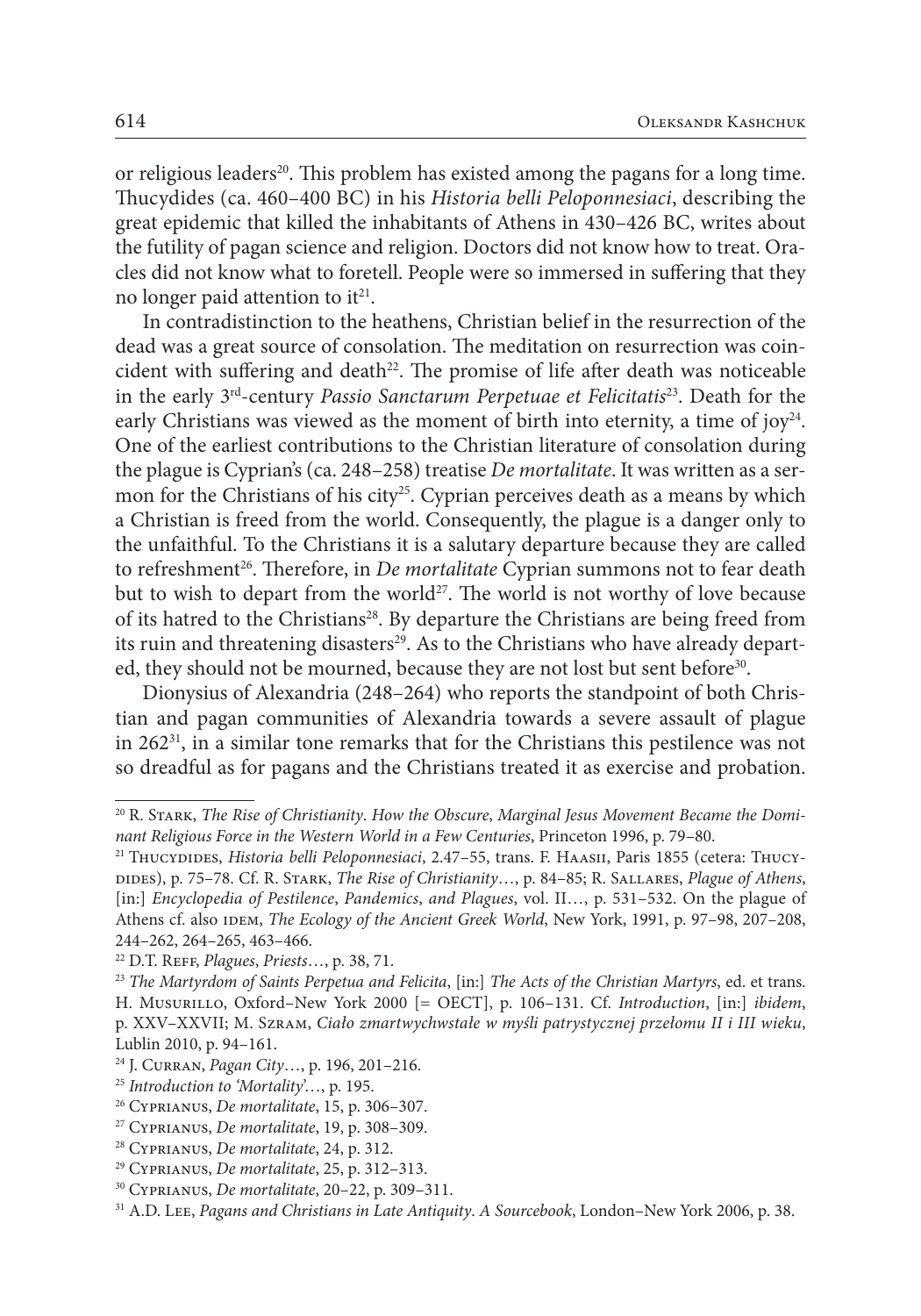And for pagans the plague was more dreadful than any dread, and more intolerable than any other calamity because it prevailed over all hopes<sup>32</sup>. The most of the Christians died with the sick most joyfully, taking the affliction of others, and drawing the sickness from their neighbours to themselves and willingly receiving their pains. And many who cared for the sick and gave strength to others died themselves having transferred to themselves their death<sup>33</sup>. The best of the Christians departed from life in this manner, including some presbyters and deacons and those of the people who had the highest reputation. This form of death was a kind of martyrdom, because it exhibited great piety and strong faith<sup>34</sup>.

Accordingly, death for the Christians in times of plagues was perceived as the way to compensatory life in heaven. Their belief into resurrection was a source of a great hope and joy even during pestilence.

## **2.2. Charity**

The members of a Christian community were bound together not only by common faith and rites but also by common manner of life and activity. Christian groups included people from different social groups<sup>35</sup>. They were united by Christ's commandment of love and self-sacrifice which were presented to late antique Christians as the goals towards which they should have jointly striven $36$ . The Christians practiced love of one's neighbor much more effectively than any other group<sup>37</sup>.

Christian community became a kind of an alternative society and even new families centered around Christ<sup>38</sup>. Christianity came to appeal to men who felt deserted<sup>39</sup>. They took the strangers to their homes, cared for the burial of the poor and supplied the food to the indigent<sup>40</sup>. The wealthy among them helped needy<sup>41</sup>. Christianity also cared for widows and orphans, the elderly, and the disabled; it provided a nursing service as well<sup>42</sup>. Peter Brown claims, that to be a Christian

<sup>&</sup>lt;sup>32</sup> EUSEBIUS, *Historia Ecclesiastica (libri V–VII)*, VII, 22, 6, trans. G. BARDY, Paris 1955 [= SC, 41] (cetera: Eusebius), p. 198.

<sup>33</sup> Eusebius, VII, 22, 7, p. 198–199.

<sup>34</sup> Eusebius, VII, 22, 8, p. 199.

<sup>35</sup> A. Cameron, *Christianity and the Rhetoric*…, p. 37.

<sup>36</sup> L.K. Bailey, *Christianity*'*s Quiet Success*. *The Eusebius Gallicanus Sermon Collection and the Power of the Church in Late Antique Gaul*, Notre Dame, IN 2010, p. 40–41.

<sup>37</sup> P. Brown, *The World of Late Antiquity*. *From Marcus Aurelius to Muhammad*, London 1976, p. 67. The early Church established some forms of organized assistance. Cf. G.B. Ferngren, *Medicine and Health Care in Early Christianity*, Baltimore 2009, p. 114–115.

<sup>38</sup> D.T. Reff, *Plagues*, *Priests*…, p. 72, 77.

<sup>39</sup> P. Brown, *The World of Late Antiquity*…, p. 67.

<sup>40</sup> Aristides, XV, 7–9, p. 240–243, 290–291.

<sup>41</sup> Justinus, *Apologiae*, I, 67, 6, ed. et trans. C. Munier, Paris 2006 [= SC, 507], p. 310–311.

<sup>&</sup>lt;sup>42</sup> E.R. Dodds, *Pagan and Christian in an Age of Anxiety*. Some Aspects of Religious Experience from *Marcus Aurelius to Constantine*, Cambridge 2000, p. 136–137; D.T. Reff, *Plagues*, *Priests*…, p. 74.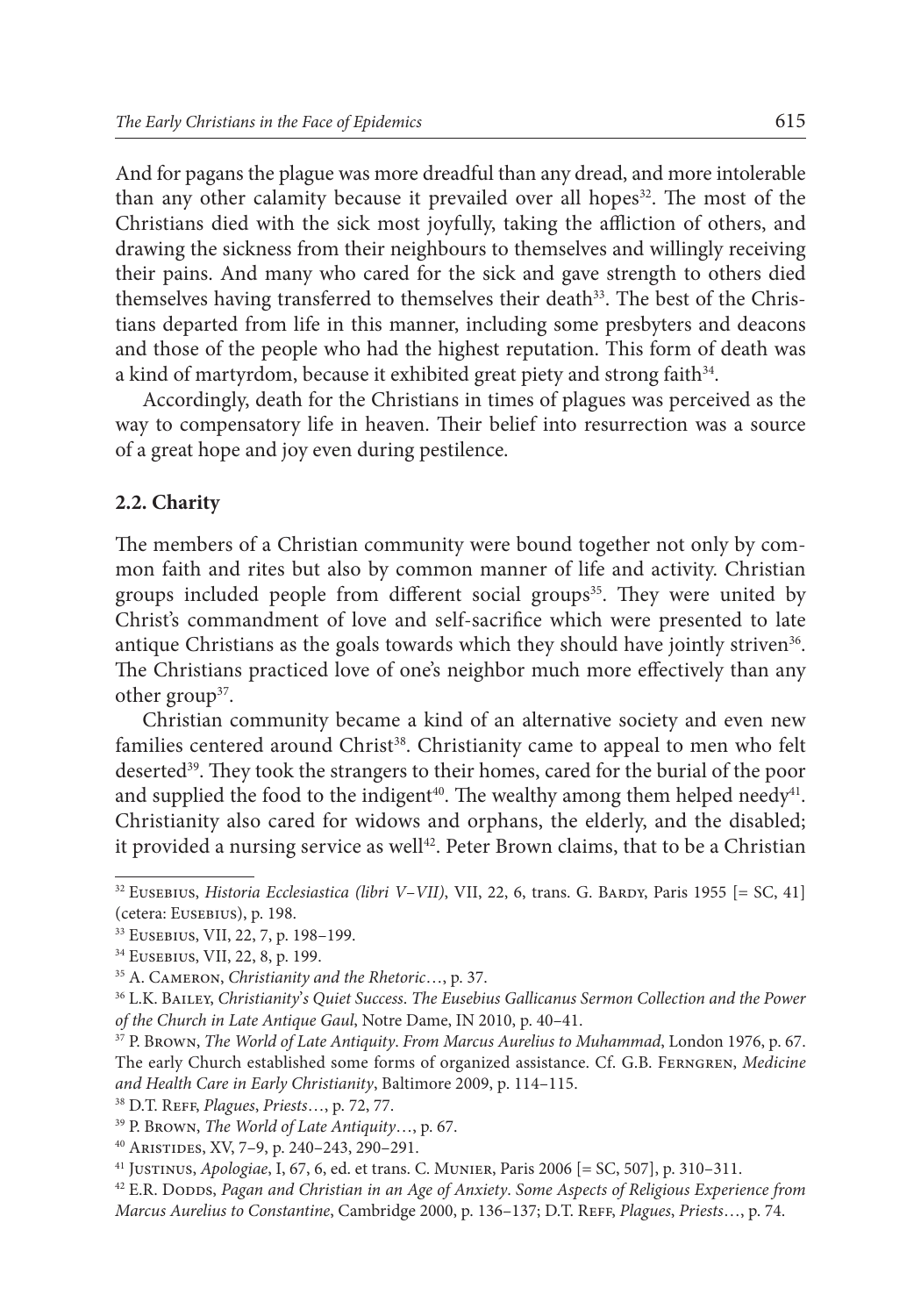in the middle of the 3rd century entailed more protection than to be a *civis romanus*43. For people who felt deserted being a member of a Christian community might be the only way to renew their sense of dignity $44$ .

We have some knowledge of an attitude of the Christians towards pandemic of the middle 3rd century in Carthage and Alexandria. At this period conditions in the cities stricken by the plague were horrifying; many people did not want to care for the sick, relatives even exposed members of their family lest them themselves suffer from contagion, bodies laid in the streets<sup>45</sup>. Bishop Dionysius, describing the situation in Alexandria wrote that everyone was mourning and wailings resounded daily through the city because of the multitude of the dead and dying46.

At this time Cyprian of Carthage (c. 200–258) showed himself as a jealous pastor of his people. Pontius' *Vita Cypriani* described Cyprian's application of the principles of Christian charity. The bishop insisted that the mercy and help should be applied not only to the faithful but also to the heathens according to one's wealth and position. Those who were not able to give money should have given their services47. Cyprian's *De mortalitate* is penetrated with the feeling of obligation of responsible charity. Cyprian insisted that the plague was a mark of a Christian love. It tested people's hearts and their love towards relatives and neighbors,

whether the well care of a sick, whether relatives dutifully love their kinsmen as they should, whether masters show compassion to their ailing slaves, whether physicians do not desert the afflicted begging their help, whether the violent repress their violence, whether the greedy even through the fear of death, quench the ever insatiable fire of their raging avarice, whether the proud bend their necks, whether the shameless soften their affrontry, whether the rich, even when their dear ones are perishing and they are about to die without heirs bestow and give something! We are learning not to fear death. These are trying exercises for us.48

In a similar spirit, Dionysius of Alexandria testified of the exceeding love and charity which most of the Christians demonstrated. He claimed that they held fast to each other, visited the sick fearlessly, and ministered to them continually<sup>49</sup>. They were present near the dying people and were jealous in the burial of the dead<sup>50</sup>. The service of the burial of the dead entered into ecclesial life

<sup>43</sup> P. Brown, *The World of Late Antiquity*…, p. 67.

<sup>&</sup>lt;sup>44</sup> E.R. Dodds, *Pagan and Christian*…, p. 137.

<sup>45</sup> *Introduction to 'Mortality*'…, p. 196.

<sup>46</sup> Eusebius, VII, 22, 2, p. 197.

<sup>47</sup> Pontius, *Vita Cypriani*, 9–10, [in:] *Vita di Cipriano*. *Vita di Ambrogio*. *Vita di Agostino*, ed. A.A.R. Bastiaensen, trans. L. Canali, C. Carenza, Verona 1975 (cetera: Pontius), p. 22–26. Cf. *Introduction to 'Mortality*'…, p. 196.

<sup>48</sup> Cyprianus, *De mortalitate*, 16, p. 307; trans.: Saint Cyprian, *Mortality*, [in:] idem, *Treatises*…, p. 212.

<sup>49</sup> Eusebius, VII, 22, 7, p. 198–199.

<sup>50</sup> Eusebius, VII, 22, 9, p. 199. Cf. A.D. Lee, *Pagans and Christians*…, p. 38.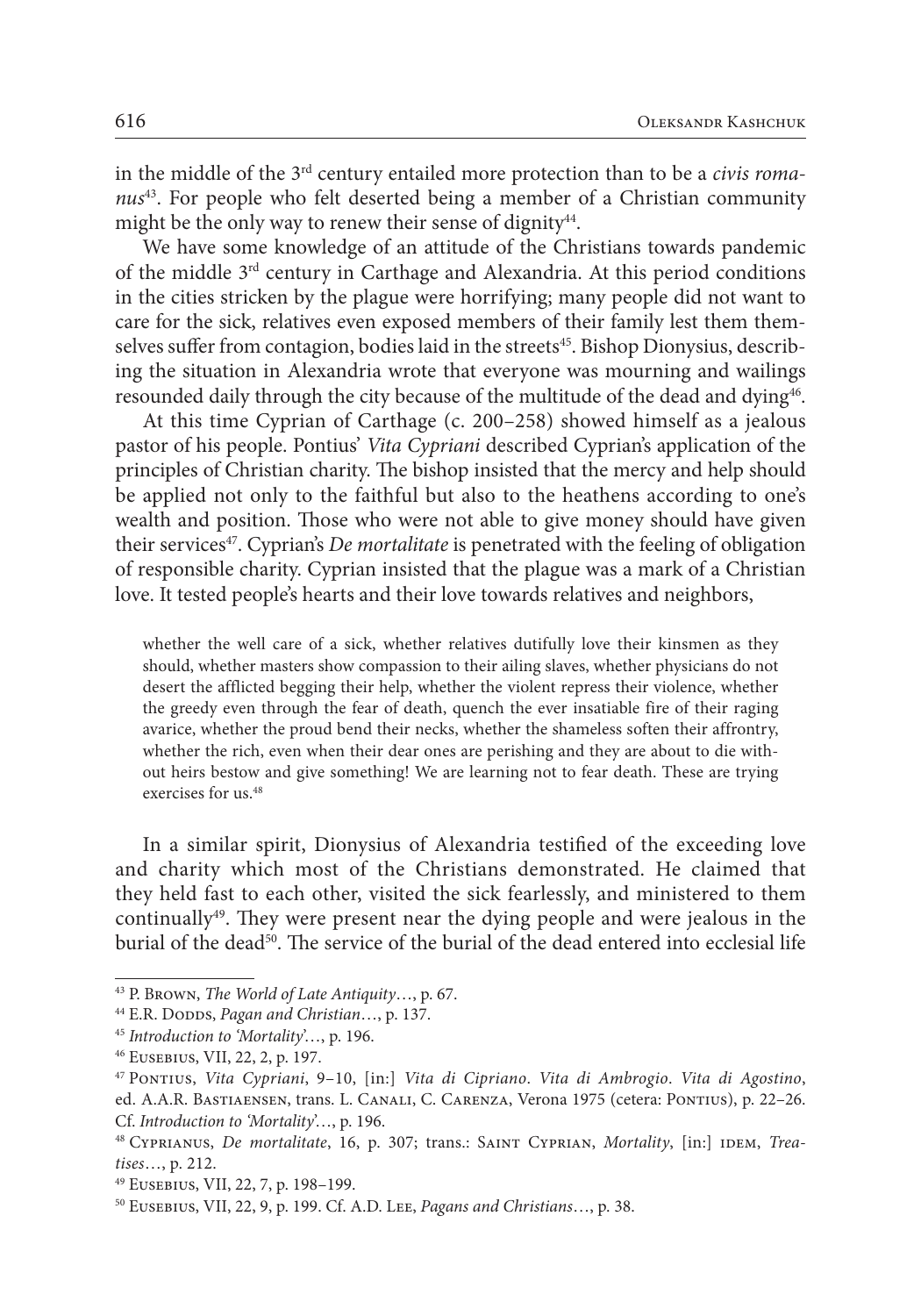so that the Christian Churches had become identified with the burial of the dead by the fourth century<sup>51</sup>.

The conduct of the pagans was very contrasted to that of the Christians in the face of pestilence. The individuals felt little social responsibility for the others. Care for health was regarded as a private responsibility<sup>52</sup>. The pagans deserted those who began to be sick, and left even their dearest friends. They cast out the sick into the streets when they were half dead<sup>53</sup>. The most unscrupulous of them took advantage of the situation to rob the sick $54$ . The pagans refused to bury their dead for fear of contagion. They avoided any contact with death but, regardless all their precautions, it was not easy for them to escape<sup>55</sup>.

The non-Christian classical world had no religious impulse for charity<sup>56</sup>. For example, it is supposed that the famous doctor Galen (129 – ca. 200/216) during the plague fled from Rome to Asia Minor. He himself wrote late in life that he had left Rome in 166 to avoid the pestilence<sup>57</sup>. The indifference of pagans towards their neighbors and their self-centeredness have been known since ancient times. Thucydides wrote that people were dying because there was no one to take care of them. There were piles of dead bodies, and in the streets many half-dead, staggering or flocking around the fountains in their desire for water. People, not knowing what would happen to them, were indifferent to all the rules of religion and laws. There were very few who cared for the sick<sup>58</sup>.

### **3. The benefits of the Christian responses to the epidemics**

The outburst of epidemics showed demoralization and religious confusion of classical pagan society. It was a Christian belief that introduced in the classical world the sense of consolation and social responsibility in treating epidemic disease<sup>59</sup>. Christianity has arisen at a time when caring for health was entering into the consciousness of people because of different factors that increased susceptibility to diseases<sup>60</sup>. This was an opportunity for the Christians to show their deep

<sup>51</sup> G.B. Ferngren, *Medicine and Health Care*…, p. 119; É. Rebillard, *The Care of the Dead in Late Antiquity*, trans. E.T. Rawlings, J. Routier-Pucci, Ithaca–London 2009, p. 93–95.

<sup>52</sup> G.B. Ferngren, *Medicine and Health Care*…, p. 116–117.

<sup>53</sup> Eusebius, VII, 22, 10, p. 199; G.B. Ferngren, *Medicine and Health Care*…, p. 118.

<sup>54</sup> G.B. Ferngren, *Medicine and Health Care*…, p. 118. Cf. Pontius, 9, p. 64; Cyprianus, *Ad Demetrianum*, 10–11, [in:] idem, *Opera omnia*…, p. 357–359.

<sup>55</sup> Eusebius, VII, 22, 10, p. 199.

<sup>56</sup> G.B. Ferngren, *Medicine and Health Care*…, p. 114, 121.

<sup>57</sup> E.D. Nelson, *Galen*, [in:] *Encyclopedia of Pestilence*, *Pandemics*, *and Plagues*, vol. I, *A*–*M*, ed. J.P. Byrne, Westport, Conn.–London 2008, p. 221–222; L.N. Magner, *A History of Medicine*, 2 <sup>2</sup> Boca Raton 2005, p. 122; R.J. LITTMAN, M.L. LITTMAN, *Galen and...*, p. 243-255.

<sup>58</sup> Thucydides, 51–53, p. 76–77; R. Stark, *The Rise of Christianity*…, p. 85.

<sup>59</sup> G.B. Ferngren, *Medicine and Health Care*…, p. 117–118.

<sup>60</sup> H. Avalos, *Health Care and the Rise of Christianity*, Peabody 1999, p. 5.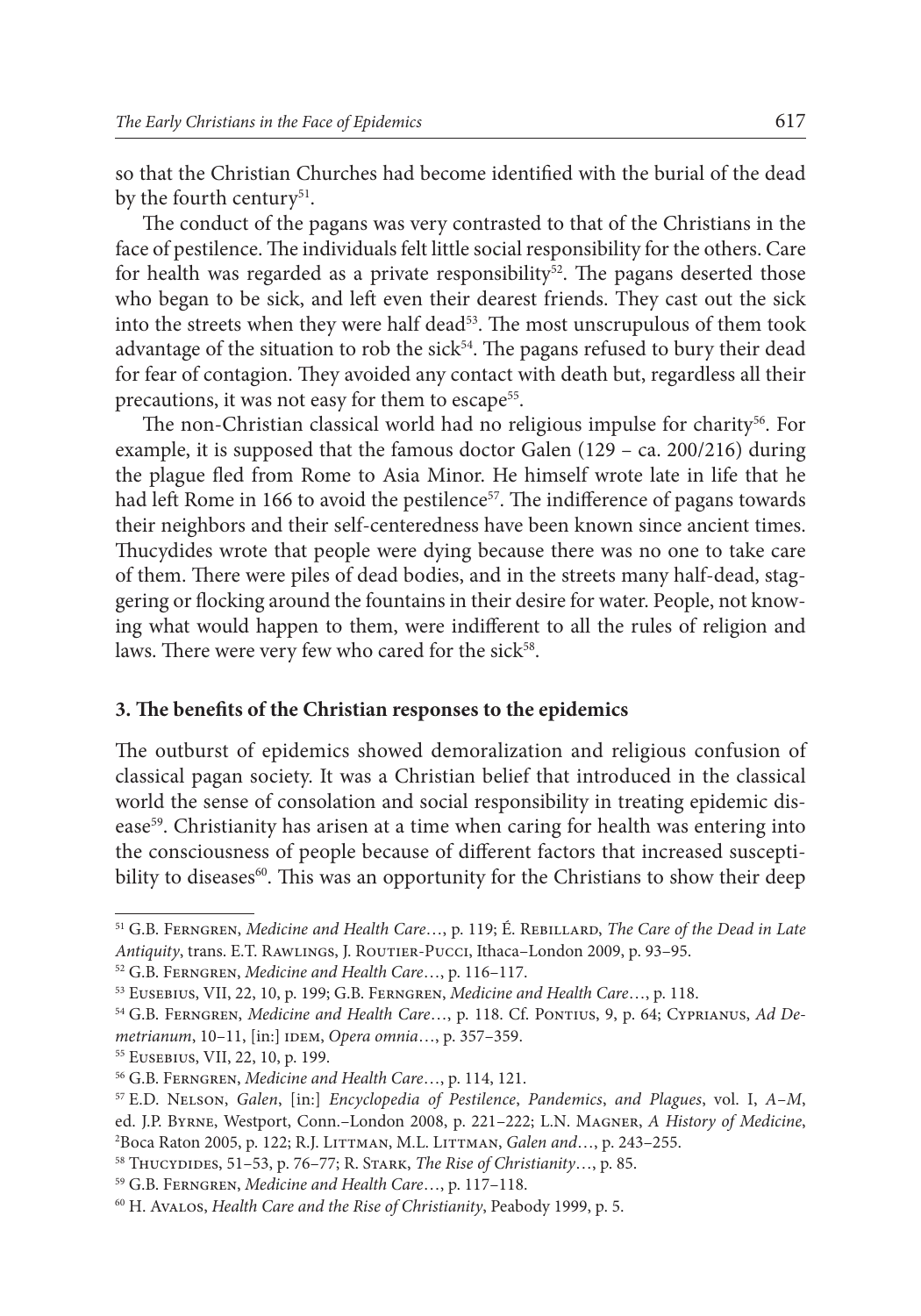faith, morality and set an example to follow<sup>61</sup>. Christians' caring for the sick and dying was impressive, despite the risk of infection.

Christian teaching and interpretation as well as moral activity were an active force in Christianization. During the early Christian period every disaster entailed the pagan conversions. The Christians presented their active faith to all intellectual and social groups. The calamities and other disasters where Christians might show their moral principles and the special code of life was the reason to explain conversion to Christianity<sup>62</sup>. Christian charity was very fruitful. The number of the Christians increased during the plagues as a result of the destruction of traditional social bonds and the creation of new bonds between surviving pagans and Christians. It resulted in large numbers of conversions<sup>63</sup>. After the Antonine Plague and during the first half of the  $3<sup>rd</sup>$  century Christianity began to win significant numbers of converts<sup>64</sup>. That is the case why epidemics are reckoned to contribute to both destruction of classical civilizations and the growth of the Church<sup>65</sup>.

The outspread of Christianity in the cities of the Roman Empire led to the parochial organization of charitable work. Plagues provided the Church with opportunity for the broad extension of medical charity. Christians cared for the sick on the large scale. During the Plague of Cyprian Christian Churches organized in several cities the systematic care of the sick $66$ . The experience flowing from the dealing with the sick contributed to the emergence of the Christian hospitals in the fourth century<sup>67</sup>. The hospital became, in origin and conception, a distinctively Christian institution, rooted in Christian concept of charity<sup>68</sup>.

The hospitals arose from the combination of Christian charity with the classical and Christian learning urged by the Greek Fathers<sup>69</sup>. According to the earliest Christian belief, the disease is caused by sin or by demons and is healed supernaturally<sup>70</sup>. By the  $3<sup>rd</sup>$  and the  $4<sup>th</sup>$  centuries the Christians had accepted the medical knowledge of the Greco-Roman world<sup>71</sup>. The natural causality of disease was admitted<sup>72</sup>. Plagues were treated as both biological problem and divinely inflicted sufferings73.

<sup>61</sup> R. Stark, *The Rise of Christianity*…, p. 74.

<sup>62</sup> A. Cameron, *Christianity and the Rhetoric*…, p. 8, 22–23.

<sup>63</sup> G.B. Ferngren, *Medicine and Health Care*…, p. 121.

<sup>64</sup> D.T. Reff, *Plagues*, *Priests*…, p. 65–66.

<sup>65</sup> H. Zinsser, *Rats*…, p. 139; D.T. Reff, *Plagues*, *Priests*…, p. 43, 75.

<sup>66</sup> G.B. Ferngren, *Medicine and Health Care*…, p. 113, 118, 121.

<sup>67</sup> J.N. Hays, *The Burdens of Disease. Epidemics and Human Response in Western History*, New Brunscwick 2009, p. 17; G.B. Ferngren, *Medicine and Health Care*…, p. 113.

<sup>68</sup> G.B. Ferngren, *Medicine and Health Care*…, p. 124.

<sup>69</sup> J.N. Hays, *The Burdens of Disease*…, p. 17.

<sup>70</sup> G.B. Ferngren, *Medicine and Health Care*…, p. 42–43; D.T. Reff, *Plagues*, *Priests*…, p. 67.

<sup>71</sup> J.N. Hays, *The Burdens of Disease*…, p. 16.

<sup>72</sup> G.B. Ferngren, *Medicine and Health Care*…, p. 45–48, 51–53, 57–61.

<sup>73</sup> M. Lane, *Ancient Ideas of Politics: Mediating between Ecology and Theology*, [in:] *Ecology and Theology in the Ancient World*. *Cross*-*disciplinary Perspectives*, ed. A. Hunt, H. Marlow, London 2019, p. 20.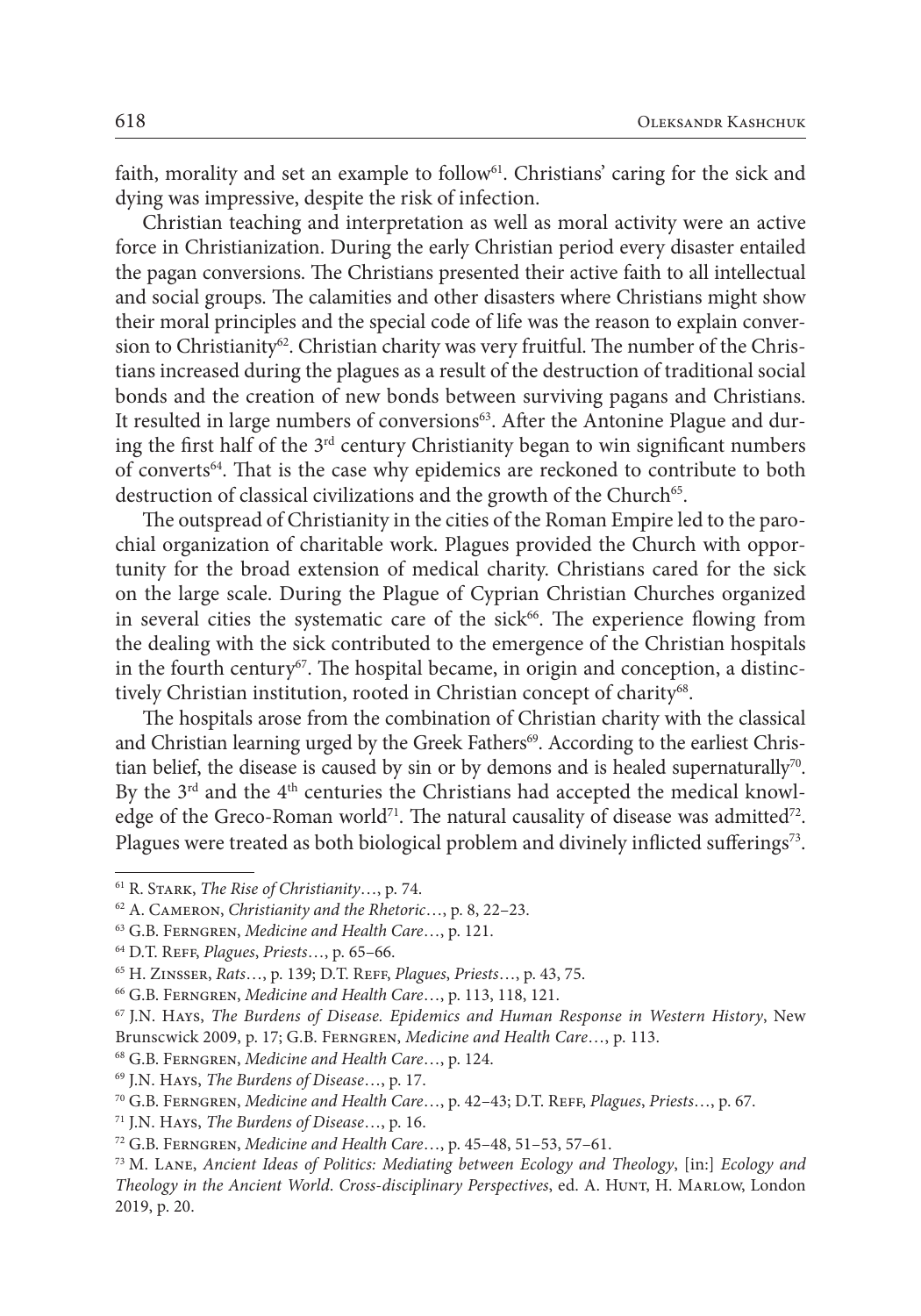The plagues contributed also to the rise of the orphanages. In the early middle ages famines and plagues deepened the difficult situation of the poor and increased their numbers. The Christian monasteries accepted children of the lower classes $74$ .

The Emperor Julian (361–363) acknowledged the fruitfulness of Christian charity. According to him through charity the 'Galilaeans' had won many adherents. He showed his appreciation of their benevolence to strangers, their care for the graves of the dead<sup>75</sup>, their deeds of piety, their purity in words,  $acts^{76}$ and their philanthropy concerning the poor $77$ .

## **Bibliography**

#### **Primary Sources**

- Aristides, *Apologia*, ed. et trans. B. Pouderon, M.-J. Pierre, B. Outtier, M. Guiorgadzé, Paris 2003 [= Sources chrétiennes, 470].
- Cassius Dio, *Epitomia*, [in:] *Dio*'*s Roman History IX*, trans. E. Cary, London–Cambridge, Mass. 1955 [= Loeb Classical Library, 177].
- Cyprianus, *Ad Demetrianum*, [in:] Cyprianus, *Opera omnia*, rec. et comm. G. Hartel, Vindobonae 1868 [= *Corpus Scriptorum Ecclesiasticorum Latinorum*, 3.1], p. 349–370.
- Cyprianus, *De mortalitate*, [in:] Cyprianus, *Opera omnia*, rec. et comm. G. Hartel, Vindobonae 1868 [= *Corpus Scriptorum Ecclesiasticorum Latinorum*, 3.1], p. 297–314.
- Eusebius, *Historia Ecclesiastica (libri V*–*VII)*, trans. G. Bardy, Paris 1955 [= Sources chrétiennes, 41].
- EUTROPIUS, *Breviarium ab Urbe Condita*, trans., praef. et comm. H.W. BIRD, Liverpoool 1993 [= Translated Texts for Historians, 14].
- HERODIANUS, *Historia*, [in:] *Herodiani ab excessu divi Marci libri octo*, ed. L. MENDELSSOHN, Lipsiae 1883.
- *Historia Augusta*, [in:] *Scriptores Historiae Augustae*, vol. I, ed. H. Hohl, C. Samberger, W. Seyfarth, Stutgardiae–Lipsiae 1965 [= Bibliotheca scriptorum Graecorum et Romanorum Teubneriana].
- IOANNES ZONARAS, *Epitome Historiarum*, vol. III, ed. L. DINDORFIUS, Lipsiae 1870 [= Bibliotheca scriptorum Graecorum et Romanorum Teubneriana].
- Justinus, *Apologiae*, ed. et trans. C. Munier, Paris 2006 [= Sources chrétiennes, 507].
- *The Martyrdom of Saints Perpetua and Felicita*, [in:] *The Acts of the Christian Martyrs*, ed. et trans. H. Musurillo, Oxford–New York 2000 [= Oxford Early Christian Texts], p. 106–131.

<sup>74</sup> J. Boswell, *The Kindness of Strangers*. *The Abandonment of Children in Western Europe from Late Antiquity to the Reinassance*, New York 1998, p. 256.

<sup>75</sup> Julianus Imperator, *Epistola 22 (to Arsacius*, *High*-*priest of Galatia)*, 429D, [in:] *The Works of the Emperor Julian*, vol. III, trans. W.C. Wright, London–New York 1923 [= LCL, 157], p. 68.

<sup>76</sup> Julianus Imperator, *Fragmentum epistolae ad sacerdotum*, 300c; 301b–d, [in:] *The Works of the Emperor Julian*, vol. II, trans. W.C. Wright, London–New York 1913 [= LCL, 29], p. 324; 326–328.

<sup>77</sup> Julianus Imperator, *Fragmentum epistolae*, 305c, [in:] *The Works of the Emperor Julian*, vol. II…, p. 336. Cf. H.A. Drake, *A Century of Miracles*. *Christians*, *Pagans*, *Jews*, *and the Supernatural*, *312*–*410*, New York 2017, p. 166–168.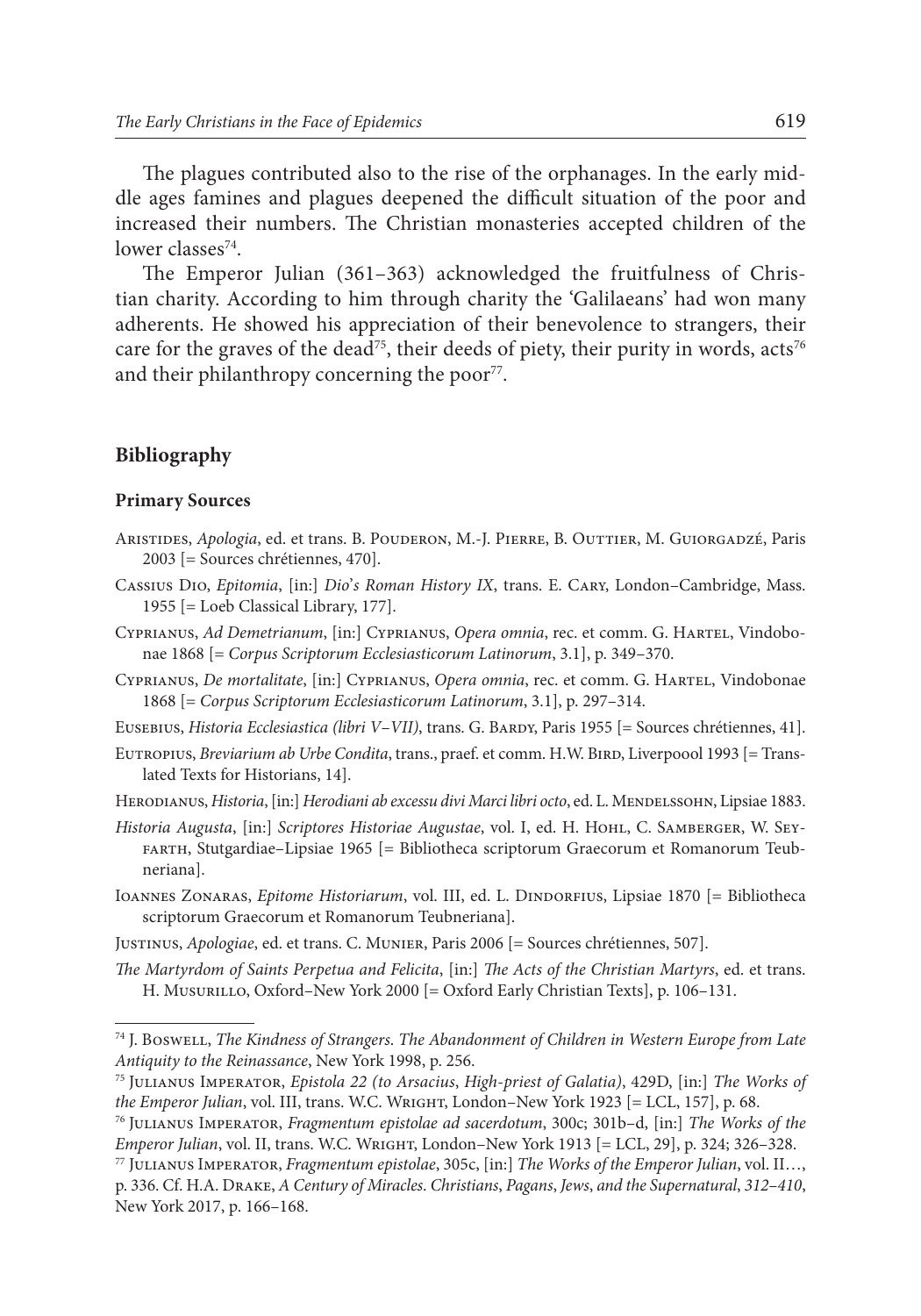- Orosius, *Historiarum adversus paganos libri VII*, rec. et comm. C. ZANGEMEISTERL, Vindobonae 1882 [= *Corpus Scriptorum Ecclesiasticorum Latinorum*, 5].
- Pontius, *Vita Cypriani*, [in:] *Vita di Cipriano*. *Vita di Ambrogio*. *Vita di Agostino*, ed. A.A.R. Bastiaensen, trans. L. Canali, C. Carenza, Verona 1975, p. 1–49.
- Saint Cyprian, *Mortality*, [in:] Saint Cyprian, *Treatises*, ed. et trans. R.J. Deferrari, Washington 2007 [= The Fathers of the Church. A New Translation, 36], p. 193–221.
- Theodoretus, *De curatione*, [in:] *Patrologiae cursus completus*, *Series graeca*, vol. LXXXIII, ed. J.P. Migne, Paris 1864, col. 775–1152.
- Thucydides, *Historia belli Peloponnesiaci*, trans. F. Haasii, Paris 1855.
- *The Works of the Emperor Julian*, trans. W.C. Wright, vol. II, London–New York 1913; vol. III, London–New York 1923 [= Loeb Classical Library, 29; 157].
- Zosimus, *Historia nova*, ed. L. MENDELSSOHN, Lipsiae 1887.

#### **Secondary Literature**

Avalos H., *Health Care and the Rise of Christianity*, Peabody 1999.

- Bailey L.K., *Christianity*'*s Quiet Success*. *The Eusebius Gallicanus Sermon Collection and the Power of the Church in Late Antique Gaul*, Notre Dame, IN 2010, https://doi.org/10.2307/j.ctvpj7d4d
- Birley A.R., *Marcus Aurelius*. *A Biography*, New York 2001 [= Roman Imperial Biographies].
- Boswell J., *The Kindness of Strangers*. *The Abandonment of Children in Western Europe from Late Antiquity to the Reinassance*, New York 1998.
- Brown P., *The World of Late Antiquity*. *From Marcus Aurelius to Muhammad*, London 1976.
- Cameron A., *Christianity and the Rhetoric of Empire*. *The Development of Christian Discourse*, Berkeley–Los Angeles–London 1994.
- Curran J., *Pagan City and Christian Capital*. *Rome in the Fourth Century*, Oxford 2000 [= Oxford Classical Monographs].
- Dodds E.R., *Pagan and Christian in an Age of Anxiety*. *Some Aspects of Religious Experience from Marcus Aurelius to Constantine*, Cambridge 2000.
- Drake H.A., *A Century of Miracles*. *Christians*, *Pagans*, *Jews*, *and the Supernatural*, *312*–*410*, New York 2017.
- Duncan-Jones R., *Structure and Scale in the Roman Economy*, Cambridge 2002.
- Fear A.T., *Introduction*, [in:] Orosius, *Seven Books of History against the Pagans*, ed. et trans. A.T. Fear, Liverpool 2010 [= Translated Texts for Historians, 54], p. 1–25, [https://doi.org/](https://doi.org/10.3828/978-1-84631-473-5) [10.3828/978-1-84631-473-5](https://doi.org/10.3828/978-1-84631-473-5)
- Ferngren G.B., *Medicine and Health Care in Early Christianity*, Baltimore 2009.
- Gilliam J.F., *The Plague under Marcus Aurelius*, "American Journal of Philology" 82, 1961, p. 225–251, https://doi.org/10.2307/292367
- Hays J.N., *The Burdens of Disease. Epidemics and Human Response in Western History*, New Brunscwick 2009.
- *Introduction*, [in:] *The Acts of the Christian Martyrs*, ed. et trans. H. Musurillo, Oxford–New York 2000 [= Oxford Early Christian Texts], p. XI–LXXIII.
- *Introduction to 'Mortality*', [in:] Saint Cyprian, *Treatises*, ed. et trans. R.J. Deferrari, Washington 2007 [= The Fathers of the Church. A New Translation, 36], p. 195–198.